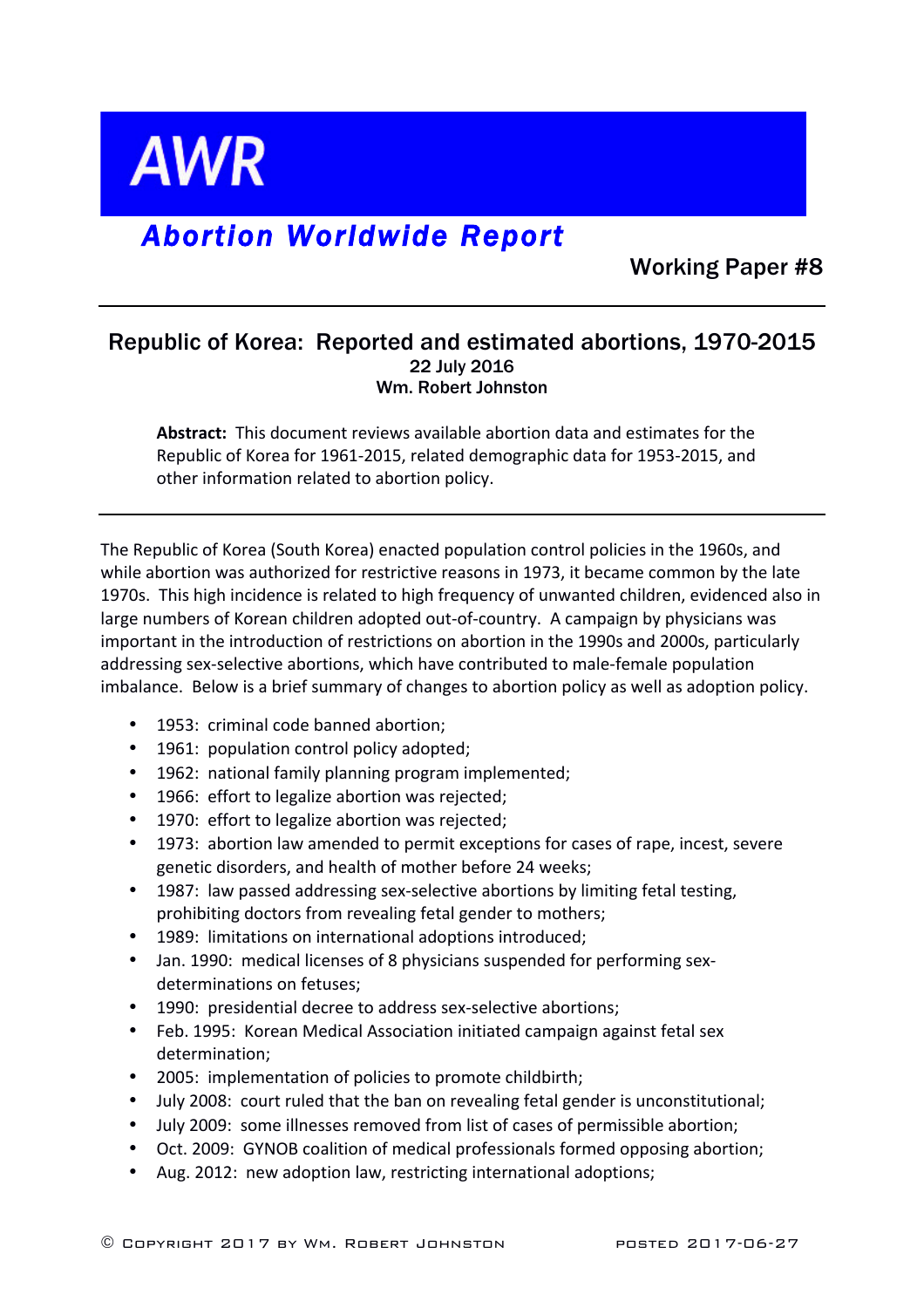• Oct. 2012: court upholds 1953 abortion law restricting abortion to cases of rape, incest, severe genetic disorders, and health of mother before 24 weeks.

The tables to follow summarize reported, estimated, and derived abortion data and other related demographic data. Available abortion data for the Republic of Korea are mostly estimates based on government or other surveys. These surveys have large sample sizes compared to surveys underlying most published abortion estimates for developing countries, and we assess the Korean estimates to be of higher credibility. Table 1 summarizes the sampling and sample sizes for estimates reported here by source code. For years between years with reported abortion data, we use linear interpolation, and do so also between reported estimates irrespective of differences in methodology for the reported estimates. Estimated abortions for 2011-2015 are based on an annual decrease of 10%, consistent with the median annual decrease for the preceding 5 years. Live birth figures for 1961 to 1969 are derived from reported rates and are incomplete. Estimates of possible excess female abortions (sex-selective abortions) are based on an assumed birth sex ratio of 1.08 in the absence of sexselective identified abortions. Data with codes for sources are provided in Tables 2-4; "der" indicates derived figures, and estimates by the compiler are highlighted in yellow.

| A12a       | estimates based on survey of abortion providers (25 hospitals, 176 private clinics)                                         |
|------------|-----------------------------------------------------------------------------------------------------------------------------|
| B06a, J10h | estimates based on National Fertility and Family Health Surveys by the Korea<br>Institute for Health and Social Affairs     |
| H79a       | estimates based on survey of abortion providers (41 hospitals, 685 private clinics)                                         |
| H99b       | estimates based on survey (ever-married women ages 20-44)                                                                   |
| K11a, Y11a | estimates from Ministry of Health and Welfare survey (4000 women)                                                           |
| L89a       | estimates based on 1988 National Fertility and Family Health Survey by the Korea<br>Institute for Health and Social Affairs |
| S07a       | estimates based on survey (married women)                                                                                   |
| T79a       | estimates based on survey (6300 ever-married women)                                                                         |

|  |  |  |  |  | Table 1. Bases for published abortion estimates, Republic of Korea. |
|--|--|--|--|--|---------------------------------------------------------------------|
|--|--|--|--|--|---------------------------------------------------------------------|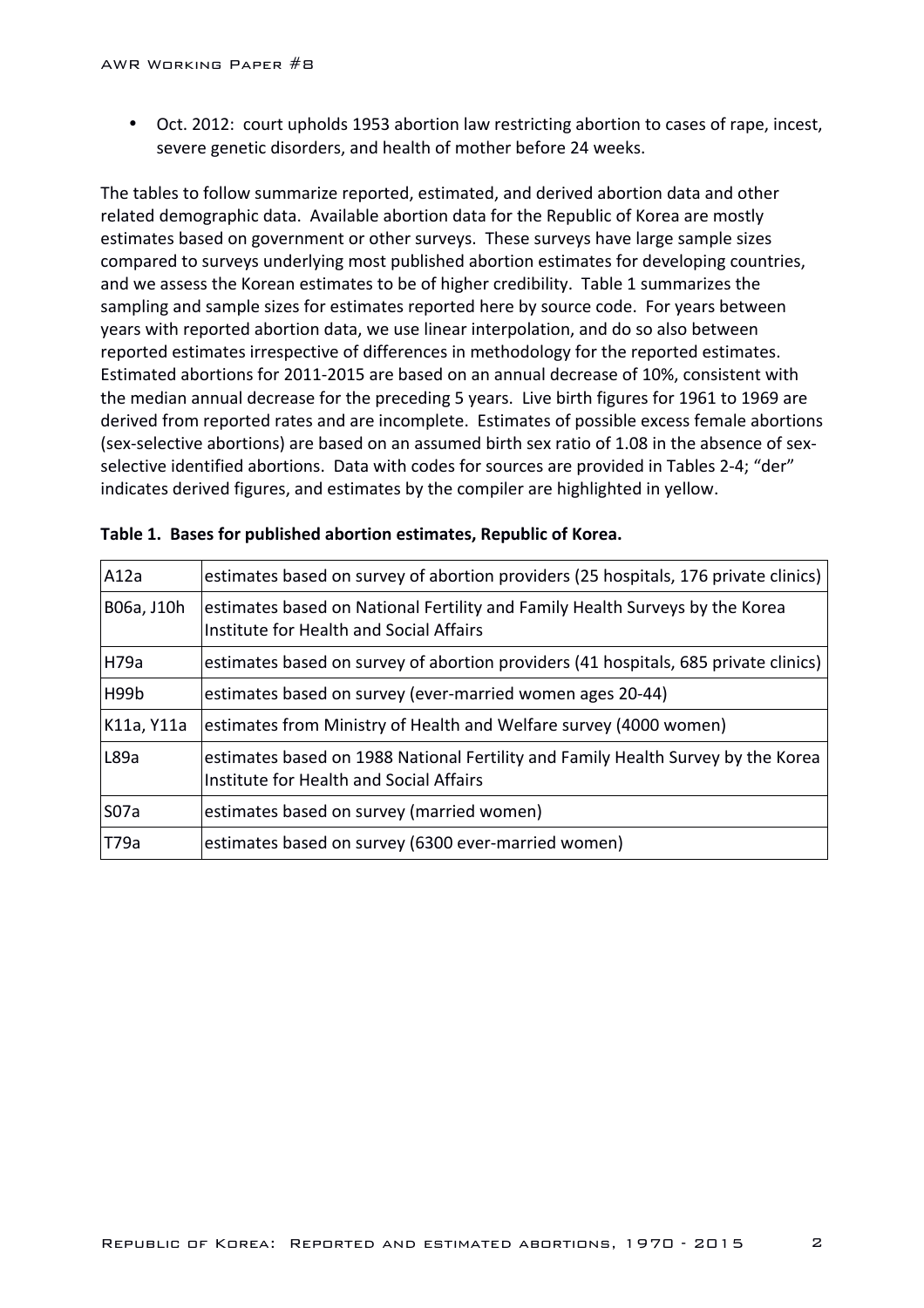| year | live births | source            | births to<br>married<br>mothers | source | births to<br>unmarried<br>mothers | source | unknown<br>marital<br>status | source | adopted<br>abroad | source |
|------|-------------|-------------------|---------------------------------|--------|-----------------------------------|--------|------------------------------|--------|-------------------|--------|
| 1953 |             |                   |                                 |        |                                   |        |                              |        | 4                 | H06a   |
| 1954 |             |                   |                                 |        |                                   |        |                              |        | 8                 | H06a   |
| 1955 |             |                   |                                 |        |                                   |        |                              |        | 59                | H06a   |
| 1956 |             |                   |                                 |        |                                   |        |                              |        | 671               | H06a   |
| 1957 |             |                   |                                 |        |                                   |        |                              |        | 486               | H06a   |
| 1958 |             |                   |                                 |        |                                   |        |                              |        | 930               | H06a   |
| 1959 |             |                   |                                 |        |                                   |        |                              |        | 741               | H06a   |
| 1960 |             |                   |                                 |        |                                   |        |                              |        | 638               | H06a   |
| 1961 | 990,000     | der               |                                 |        |                                   |        |                              |        | 660               | H06a   |
| 1962 | 969,000     | der               |                                 |        |                                   |        |                              |        | 254               | H06a   |
| 1963 | 944,000     | der               |                                 |        |                                   |        |                              |        | 442               | H06a   |
| 1964 | 918,000     | der               |                                 |        |                                   |        |                              |        | 462               | H06a   |
| 1965 | 899,000     | der               |                                 |        |                                   |        |                              |        | 451               | H06a   |
| 1966 | 860,000     | der               |                                 |        |                                   |        |                              |        | 494               | H06a   |
| 1967 | 886,000     | der               |                                 |        |                                   |        |                              |        | 626               | H06a   |
| 1968 | 864,000     | der               |                                 |        |                                   |        |                              |        | 949               | H06a   |
| 1969 | 880,000     | der               |                                 |        |                                   |        |                              |        | 1,190             | S06a   |
| 1970 | 1,006,645   | K09a              |                                 |        |                                   |        |                              |        | 1,932             | H06a   |
| 1971 | 1,024,773   | K <sub>09</sub> a |                                 |        |                                   |        |                              |        | 2,725             | H06a   |
| 1972 | 952,780     | K09a              |                                 |        |                                   |        |                              |        | 3,490             | H06a   |
| 1973 | 965,521     | K09a              |                                 |        |                                   |        |                              |        | 4,688             | H06a   |
| 1974 | 922,823     | K09a              |                                 |        |                                   |        |                              |        | 5,302             | H06a   |
| 1975 | 874,869     | K09a              |                                 |        |                                   |        |                              |        | 5,077             | H06a   |
| 1976 | 796,331     | K09a              |                                 |        |                                   |        |                              |        | 6,597             | H06a   |
| 1977 | 825,339     | K09a              |                                 |        |                                   |        |                              |        | 6,159             | H06a   |
| 1978 | 750,728     | K09a              |                                 |        |                                   |        |                              |        | 5,917             | H06a   |
| 1979 | 862,669     | K09a              |                                 |        |                                   |        |                              |        | 4,148             | H06a   |
| 1980 | 862,835     | K09a              |                                 |        |                                   |        |                              |        | 4,144             | H06a   |
| 1981 | 867,409     | ROK13a            | 857,668                         | K09a   | 9,741                             | K09a   | $\pmb{0}$                    | K09a   | 4,628             | H06a   |
| 1982 | 848,312     | ROK13a            | 839,310                         | K09a   | 9,002                             | K09a   | $\pmb{0}$                    | K09a   | 6,434             | H06a   |
| 1983 | 769,155     | ROK13a            | 761,122                         | K09a   | 8,033                             | K09a   | $\pmb{0}$                    | K09a   | 7,263             | H06a   |
| 1984 | 674,793     | ROK13a            | 667,930                         | K09a   | 6,863                             | K09a   | 0                            | K09a   | 7,924             | H06a   |
| 1985 | 655,489     | ROK13a            | 648,844                         | K09a   | 6,645                             | K09a   | $\pmb{0}$                    | K09a   | 8,837             | H06a   |

### Table 2. Data on live births and international adoptions, Republic of Korea, 1953-2012.

 $\mathbf s$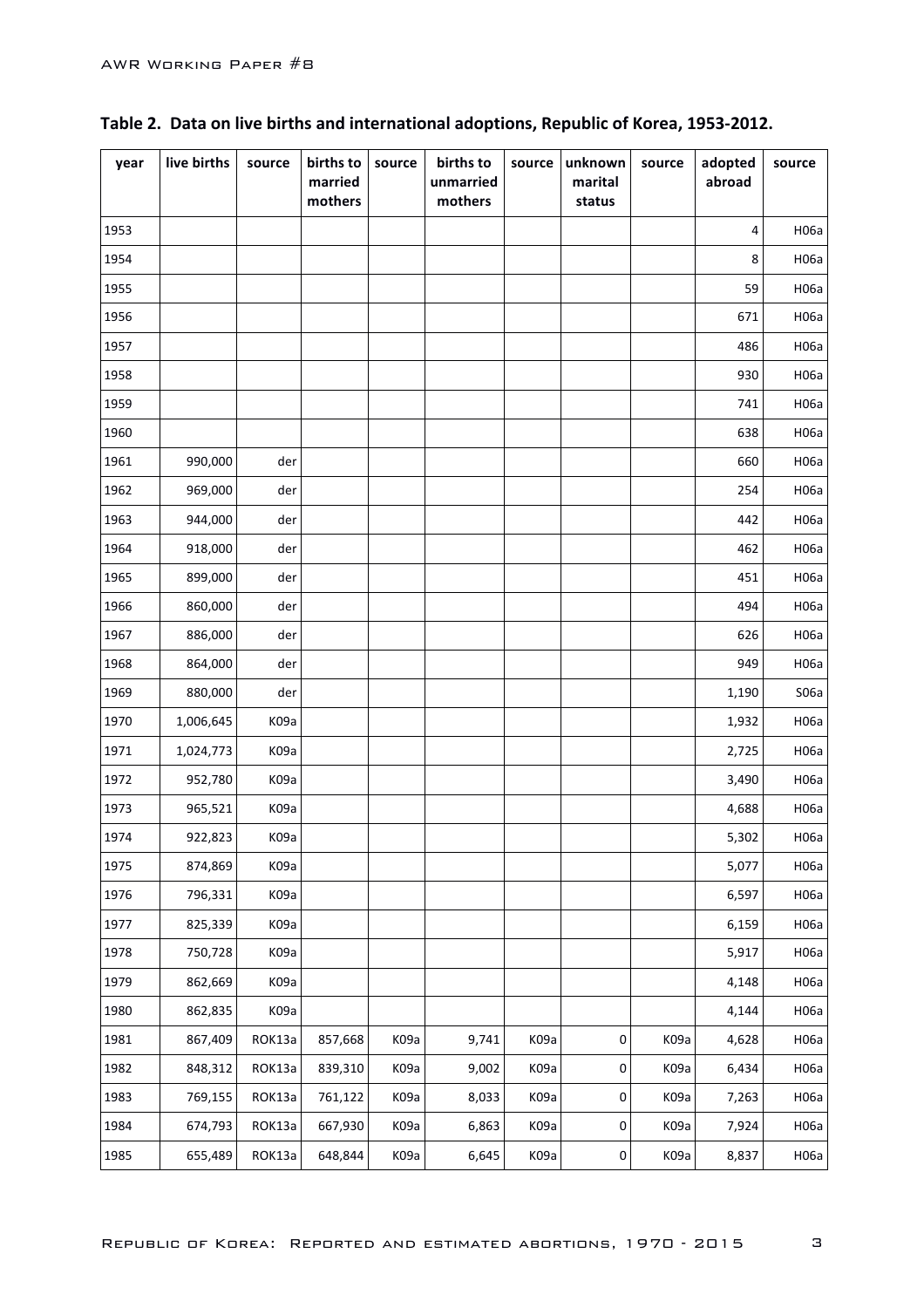| 1986 | 636,019 | ROK13a | 629,462 | K09a              | 6,557 | K <sub>09</sub> a | 0                       | K09a   | 8,680 | H06a              |
|------|---------|--------|---------|-------------------|-------|-------------------|-------------------------|--------|-------|-------------------|
| 1987 | 623,831 | ROK13a | 617,972 | K <sub>09</sub> a | 5,859 | K <sub>09</sub> a | 0                       | K09a   | 7,947 | H06a              |
| 1988 | 633,092 | ROK13a | 627,841 | K <sub>09</sub> a | 5,251 | K <sub>09</sub> a | 0                       | K09a   | 6,463 | S06a              |
| 1989 | 639,431 | ROK13a | 634,270 | K <sub>09</sub> a | 5,161 | K <sub>09</sub> a | $\pmb{0}$               | K09a   | 4,191 | H06a              |
| 1990 | 649,738 | ROK13a | 643,585 | K <sub>09</sub> a | 6,151 | K <sub>09</sub> a | $\overline{\mathbf{c}}$ | K09a   | 2,962 | S <sub>06</sub> a |
| 1991 | 709,275 | ROK13a | 702,014 | K <sub>09</sub> a | 7,259 | K <sub>09</sub> a | $\mathbf 2$             | K09a   | 2,197 | H06a              |
| 1992 | 730,678 | ROK13a | 722,374 | K <sub>09</sub> a | 8,304 | K <sub>09</sub> a | 0                       | K09a   | 2,045 | S06a              |
| 1993 | 715,826 | ROK13a | 707,021 | K09a              | 8,799 | K <sub>09</sub> a | 6                       | K09a   | 2,290 | H06a              |
| 1994 | 721,185 | ROK13a | 711,904 | K09a              | 9,272 | K09a              | 9                       | K09a   | 2,262 | H06a              |
| 1995 | 715,020 | ROK13a | 706,247 | K <sub>09</sub> a | 8,748 | K <sub>09</sub> a | 25                      | K09a   | 2,180 | S06a              |
| 1996 | 691,226 | ROK13a | 684,890 | K <sub>09</sub> a | 6,290 | K <sub>09</sub> a | 46                      | K09a   | 2,080 | H06a              |
| 1997 | 668,344 | ROK13a | 664,148 | K <sub>09</sub> a | 4,196 | K <sub>09</sub> a | 0                       | K09a   | 2,057 | H06a              |
| 1998 | 634,790 | ROK13a | 630,362 | K <sub>09</sub> a | 4,428 | K <sub>09</sub> a | 0                       | K09a   | 2,443 | S06a              |
| 1999 | 614,233 | ROK13a | 608,155 | K <sub>09a</sub>  | 4,716 | K <sub>09</sub> a | 1,362                   | K09a   | 2,409 | S06a              |
| 2000 | 634,501 | ROK13a | 627,336 | K <sub>09</sub> a | 5,540 | K <sub>09</sub> a | 1,625                   | K09a   | 2,360 | H06a              |
| 2001 | 554,895 | ROK13a | 547,779 | K <sub>09</sub> a | 5,330 | K <sub>09</sub> a | 1,786                   | K09a   | 2,436 | S06a              |
| 2002 | 492,111 | ROK13a | 483,152 | K09a              | 5,184 | K09a              | 3,775                   | K09a   | 2,365 | S06a              |
| 2003 | 490,543 | ROK13a | 480,110 | K <sub>09</sub> a | 6,082 | K09a              | 4,351                   | K09a   | 2,306 | S <sub>06</sub> a |
| 2004 | 472,761 | ROK13a | 463,245 | K <sub>09</sub> a | 6,116 | K <sub>09</sub> a | 3,400                   | K09a   | 2,258 | 510 <sub>b</sub>  |
| 2005 | 435,031 | ROK13a | 425,653 | K <sub>09</sub> a | 6,459 | K09a              | 2,919                   | K09a   | 2,101 | S10b              |
| 2006 | 448,153 | ROK13a | 438,735 | K <sub>09</sub> a | 6,805 | K09a              | 2,613                   | K09a   | 1,899 | S10b              |
| 2007 | 493,189 | ROK13a | 483,275 | K09a              | 7,774 | K <sub>09</sub> a | 2,140                   | K09a   | 1,265 | S10b              |
| 2008 | 465,892 | ROK13a |         |                   | 8,400 | L11a              |                         |        | 1,250 | S12a              |
| 2009 | 444,849 | ROK13a |         |                   | 8,900 | L11a              |                         |        | 1,421 | S12a              |
| 2010 | 470,171 | ROK13a |         |                   | 9,639 | K12a              |                         |        | 1,154 | S12a              |
| 2011 | 471,265 | ROK13a | 460,228 | ROK13a            | 9,959 | ROK13a            | 1,078                   | ROK13a |       |                   |
| 2012 | 484,300 | Y13a   |         |                   |       |                   |                         |        |       |                   |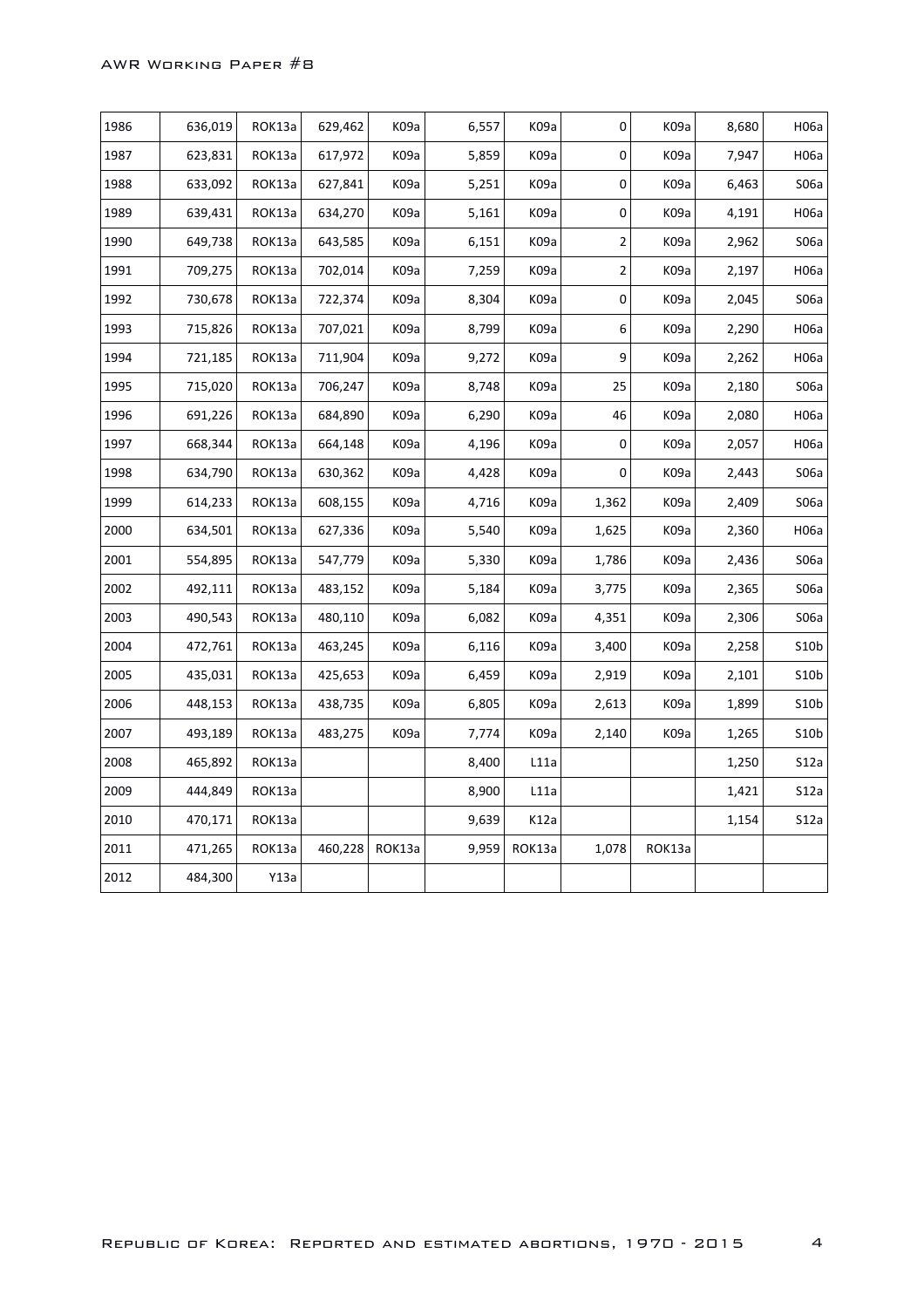| year | sex<br>ratio at<br>birth | source      | male live<br>births | source | female<br>live<br>births | source | estimated<br>abortions | source      | female<br>population<br>age 15-44 | source |
|------|--------------------------|-------------|---------------------|--------|--------------------------|--------|------------------------|-------------|-----------------------------------|--------|
| 1961 |                          |             |                     |        |                          |        | 104,000                | T79a        | 5,330,000                         | der    |
| 1962 |                          |             |                     |        |                          |        | 127,000                | T79a        | 5,450,000                         | der    |
| 1963 |                          |             |                     |        |                          |        | 152,000                | T79a        | 5,590,000                         | der    |
| 1964 |                          |             |                     |        |                          |        | 191,000                | T79a        | 5,740,000                         | der    |
| 1965 |                          |             |                     |        |                          |        | 223,000                | T79a        | 5,880,000                         | der    |
| 1966 |                          |             |                     |        |                          |        | 252,000                | T79a        | 6,010,000                         | der    |
| 1967 |                          |             |                     |        |                          |        | 264,000                | T79a        | 6,150,000                         | der    |
| 1968 |                          |             |                     |        |                          |        | 293,000                | T79a        | 6,310,000                         | der    |
| 1969 |                          |             |                     |        |                          |        | 315,000                | T79a        | 6,450,000                         | der    |
| 1970 | 109.5                    | <b>B06a</b> | 526,100             | der    | 480,500                  | der    | 331,000                | <b>H88c</b> | 6,610,000                         | der    |
| 1971 | 109.0                    | G09b        | 534,500             | der    | 490,300                  | der    |                        |             |                                   |        |
| 1972 | 109.5                    | G09b        | 498,000             | der    | 454,800                  | der    |                        |             |                                   |        |
| 1973 | 104.6                    | G09b        | 493,600             | der    | 471,900                  | der    | 390,000                | <b>H88c</b> |                                   |        |
| 1974 | 109.5                    | G09b        | 482,300             | der    | 440,500                  | der    |                        |             |                                   |        |
| 1975 | 112.4                    | <b>B06a</b> | 463,000             | der    | 411,900                  | der    | 584,000                | der         | 9,140,000                         | der    |
| 1976 | 110.6                    | G09b        | 418,200             | der    | 378,100                  | der    | 533,000                | H79a        |                                   |        |
| 1977 | 104.2                    | G09b        | 421,200             | der    | 404,100                  | der    | 558,000                | H88c        |                                   |        |
| 1978 | 111.3                    | G09b        | 395,400             | der    | 355,300                  | der    | 631,000                | H88c        |                                   |        |
| 1979 | 106.4                    | G09b        | 444,700             | der    | 418,000                  | der    |                        |             |                                   |        |
| 1980 | 105.3                    | <b>B06a</b> | 442,600             | der    | 420,200                  | der    |                        |             |                                   |        |
| 1981 | 107.1                    | der         | 448,655             | ROK13a | 418,754                  | ROK13a | 620,000                | der         | 9,700,000                         | est    |
| 1982 | 106.8                    | der         | 438,077             | ROK13a | 410,235                  | ROK13a |                        |             |                                   |        |
| 1983 | 107.3                    | der         | 398,194             | ROK13a | 370,961                  | ROK13a |                        |             |                                   |        |
| 1984 | 108.3                    | der         | 350,775             | ROK13a | 324,018                  | ROK13a | 503,000                | der         | 10,020,000                        | der    |
| 1985 | 109.4                    | der         | 342,506             | ROK13a | 312,983                  | ROK13a |                        |             |                                   |        |
| 1986 | 111.7                    | der         | 335,588             | ROK13a | 300,431                  | ROK13a |                        |             |                                   |        |
| 1987 | 108.8                    | der         | 325,038             | ROK13a | 298,793                  | ROK13a | 435,000                | der         |                                   |        |
| 1988 | 113.2                    | der         | 336,203             | ROK13a | 296,889                  | ROK13a |                        |             |                                   |        |
| 1989 | 111.8                    | der         | 337,475             | ROK13a | 301,956                  | ROK13a |                        |             |                                   |        |
| 1990 | 116.5                    | der         | 349,617             | ROK13a | 300,121                  | ROK13a | 410,000                | der         | 11,300,000                        | est    |
| 1991 | 112.4                    | der         | 375,276             | ROK13a | 333,999                  | ROK13a |                        |             |                                   |        |
| 1992 | 113.6                    | der         | 388,573             | ROK13a | 342,105                  | ROK13a | 230,000                | H99a        | 11,669,500                        | K13a   |
| 1993 | 115.3                    | der         | 383,365             | ROK13a | 332,461                  | ROK13a | 396,000                | der         | 11,759,600                        | K13a   |
| 1994 | 115.2                    | der         | 386,080             | ROK13a | 335,105                  | ROK13a |                        |             | 11,893,000                        | K13a   |

### Table 3. Sex ratio at birth, male and female live births, published abortion estimates, and childbearing age female population, Republic of Korea, 1961-2011.

5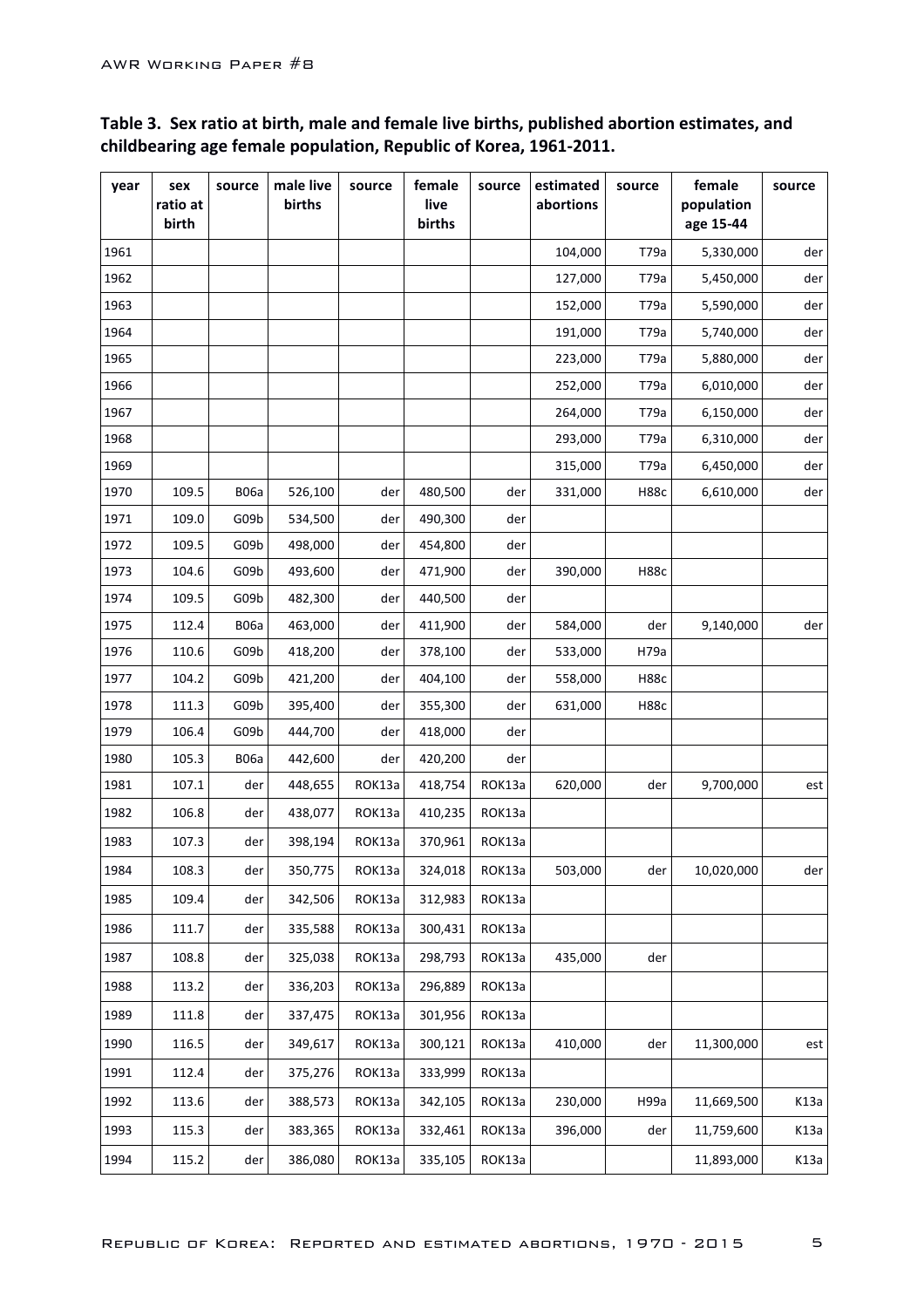| 1995 | 113.2 | der | 379,604 | ROK13a | 335,416 | ROK13a |         |                  | 12,037,900 | K13a |
|------|-------|-----|---------|--------|---------|--------|---------|------------------|------------|------|
| 1996 | 111.5 | der | 364,433 | ROK13a | 326,793 | ROK13a | 239,000 | der              | 12,202,400 | K13a |
| 1997 | 108.3 | der | 347,491 | ROK13a | 320,853 | ROK13a | 280,000 | ROK99a           | 12,338,500 | K13a |
| 1998 | 110.2 | der | 332,803 | ROK13a | 301,987 | ROK13a |         |                  | 12,324,100 | K13a |
| 1999 | 109.6 | der | 321,194 | ROK13a | 293,039 | ROK13a | 212,300 | S <sub>07a</sub> | 12,255,200 | K13a |
| 2000 | 110.2 | der | 332,647 | ROK13a | 301,854 | ROK13a |         |                  | 12,180,400 | K13a |
| 2001 | 109.1 | der | 289,461 | ROK13a | 265,434 | ROK13a |         |                  | 12,069,100 | K13a |
| 2002 | 110.0 | der | 257,821 | ROK13a | 234,290 | ROK13a |         |                  | 11,939,400 | K13a |
| 2003 | 108.7 | der | 255,515 | ROK13a | 235,028 | ROK13a |         |                  | 11,791,700 | K13a |
| 2004 | 108.2 | der | 245,705 | ROK13a | 227,056 | ROK13a |         |                  | 11,619,100 | K13a |
| 2005 | 107.8 | der | 225,685 | ROK13a | 209,346 | ROK13a | 342,433 | A12a             | 11,488,800 | K13a |
| 2006 | 107.5 | der | 232,173 | ROK13a | 215,980 | ROK13a |         |                  | 11,400,000 | K13a |
| 2007 | 106.2 | der | 253,999 | ROK13a | 239,190 | ROK13a |         |                  | 11,350,500 | K13a |
| 2008 | 106.4 | der | 240,119 | ROK13a | 225,773 | ROK13a | 241,000 | K11a             | 11,277,800 | K13a |
| 2009 | 106.4 | der | 229,351 | ROK13a | 215,498 | ROK13a | 188,000 | K11a             | 11,276,900 | K13a |
| 2010 | 106.9 | der | 242,901 | ROK13a | 227,270 | ROK13a | 169,000 | K11a             | 11,209,200 | K13a |
| 2011 | 105.7 | der | 242,121 | ROK13a | 229,144 | ROK13a |         |                  |            |      |

## Table 4. Abortion rates and ratios and percentage of married women who have had abortions, Republic of Korea, 1961-2010.

| year | abortion<br>rate<br>$(W15-44)$ | source | abortion<br>rate<br>(married) | source | abortion<br>rate<br>(single) | source | % of married source<br>women who<br>have had<br>ahortions |             | abortion<br>ratio | source |
|------|--------------------------------|--------|-------------------------------|--------|------------------------------|--------|-----------------------------------------------------------|-------------|-------------------|--------|
| 1961 | 19.5                           | T79a   |                               |        |                              |        |                                                           |             | 105               | T79a   |
| 1962 | 23.3                           | T79a   |                               |        |                              |        |                                                           |             | 131               | T79a   |
| 1963 | 27.2                           | T79a   |                               |        |                              |        |                                                           |             | 161               | T79a   |
| 1964 | 33.3                           | T79a   |                               |        |                              |        | 6                                                         | <b>B06a</b> | 208               | T79a   |
| 1965 | 37.9                           | T79a   |                               |        |                              |        |                                                           |             | 248               | T79a   |
| 1966 | 41.9                           | T79a   |                               |        |                              |        |                                                           |             | 293               | T79a   |
| 1967 | 42.9                           | T79a   |                               |        |                              |        |                                                           |             | 298               | T79a   |
| 1968 | 46.4                           | T79a   |                               |        |                              |        | 16                                                        | <b>B06a</b> | 339               | T79a   |
| 1969 | 48.8                           | T79a   |                               |        |                              |        |                                                           |             | 358               | T79a   |
| 1970 | 50.1                           | T79a   |                               |        |                              |        |                                                           |             | 370               | T79a   |
| 1971 |                                |        |                               |        |                              |        | 26                                                        | <b>B06a</b> |                   |        |
| 1972 |                                |        |                               |        |                              |        |                                                           |             |                   |        |
| 1973 |                                |        |                               |        |                              |        | 30                                                        | <b>B06a</b> | 404               | der    |
| 1974 |                                |        |                               |        |                              |        |                                                           |             |                   |        |
| 1975 | 63.9                           | H99b   |                               |        |                              |        |                                                           |             | 667               | D82a   |

6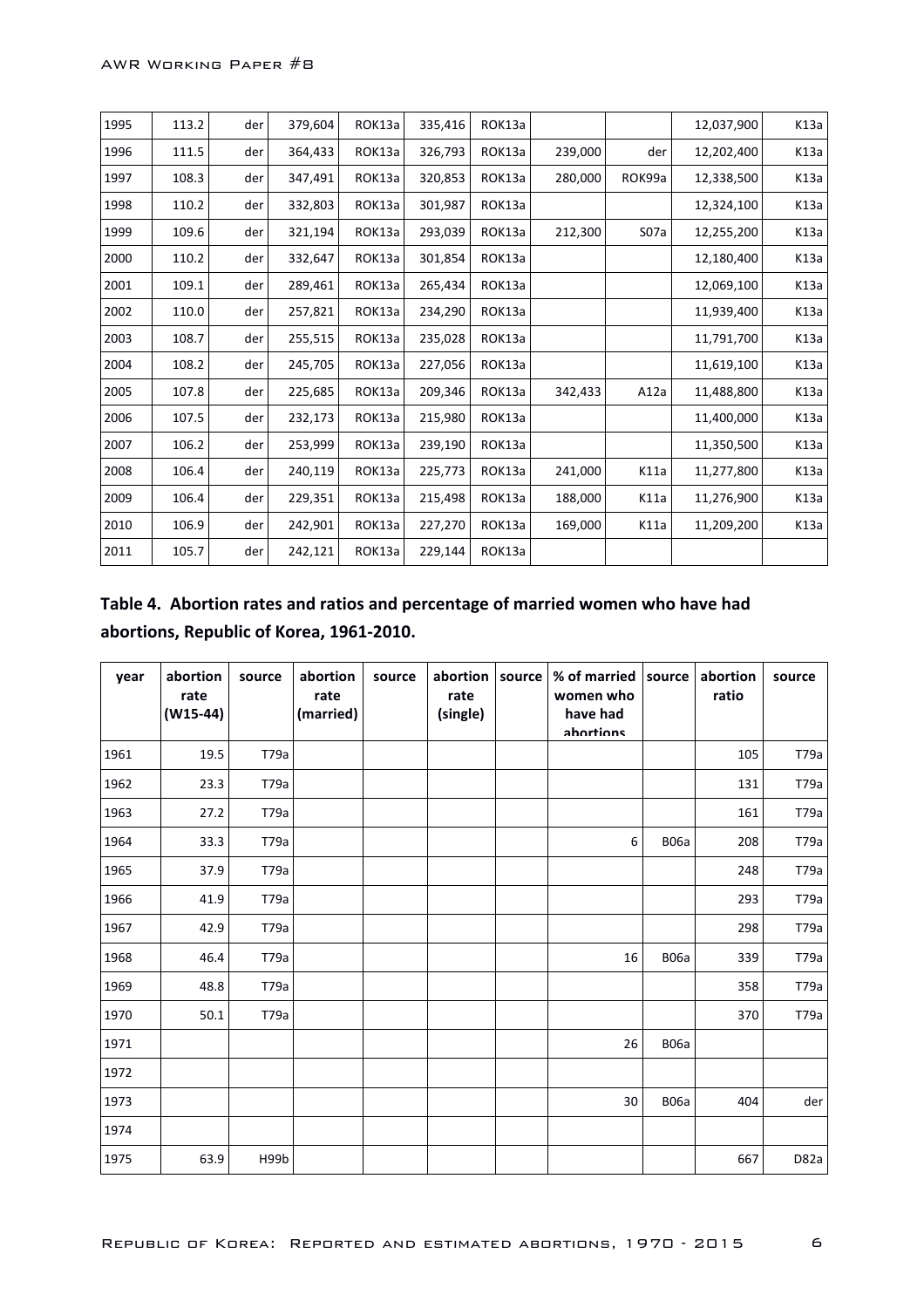| 1976 |      |      |      |      |      |      | 39 | <b>B06a</b> | 669 | der  |
|------|------|------|------|------|------|------|----|-------------|-----|------|
| 1977 |      |      |      |      |      |      |    |             | 676 | der  |
| 1978 |      |      |      |      |      |      |    |             | 841 | der  |
| 1979 |      |      |      |      |      |      | 48 | <b>B06a</b> |     |      |
| 1980 |      |      |      |      |      |      |    |             |     |      |
| 1981 | 64.0 | H99b |      |      |      |      |    |             | 715 | der  |
| 1982 |      |      |      |      |      |      |    |             |     |      |
| 1983 |      |      |      |      |      |      |    |             |     |      |
| 1984 | 50.2 | H99b |      |      |      |      |    |             | 746 | L89a |
| 1985 |      |      |      |      |      |      | 53 | <b>B06a</b> |     |      |
| 1986 |      |      |      |      |      |      |    |             |     |      |
| 1987 |      |      |      |      |      |      |    |             | 698 | L89a |
| 1988 |      |      |      |      |      |      | 52 | <b>B06a</b> |     |      |
| 1989 |      |      |      |      |      |      |    |             |     |      |
| 1990 | 36.5 | H99b |      |      |      |      |    |             | 631 | der  |
| 1991 |      |      |      |      |      |      | 54 | <b>B06a</b> |     |      |
| 1992 |      |      |      |      |      |      |    |             | 315 | der  |
| 1993 | 33.7 | H99b |      |      |      |      |    |             | 553 | der  |
| 1994 |      |      |      |      |      |      | 49 | <b>B06a</b> |     |      |
| 1995 |      |      |      |      |      |      |    |             |     |      |
| 1996 | 19.6 | H99b |      |      |      |      |    |             | 346 | der  |
| 1997 | 22.7 | der  |      |      |      |      | 44 | <b>B06a</b> | 419 | der  |
| 1998 |      |      |      |      |      |      |    |             |     |      |
| 1999 | 17.3 | der  |      |      |      |      |    |             | 346 | der  |
| 2000 |      |      |      |      |      |      | 39 | <b>B06a</b> |     |      |
| 2001 |      |      |      |      |      |      |    |             |     |      |
| 2002 |      |      |      |      |      |      |    |             |     |      |
| 2003 |      |      |      |      |      |      | 40 | J10h        |     |      |
| 2004 |      |      |      |      |      |      |    |             |     |      |
| 2005 | 29.8 | A12a | 28.6 | A12a | 31.6 | A12a | 34 | J10h        | 787 | der  |
| 2006 |      |      |      |      |      |      |    |             |     |      |
| 2007 |      |      |      |      |      |      |    |             |     |      |
| 2008 | 21.9 | K11a | 28.1 | Y11a |      |      | 26 | J10h        | 517 | der  |
| 2009 | 17.2 | K11a | 20.7 | Y11a | 12.7 | K11a |    |             | 423 | der  |
| 2010 | 15.8 | K11a | 17.1 | Y11a | 14.1 | K11a |    |             | 359 | der  |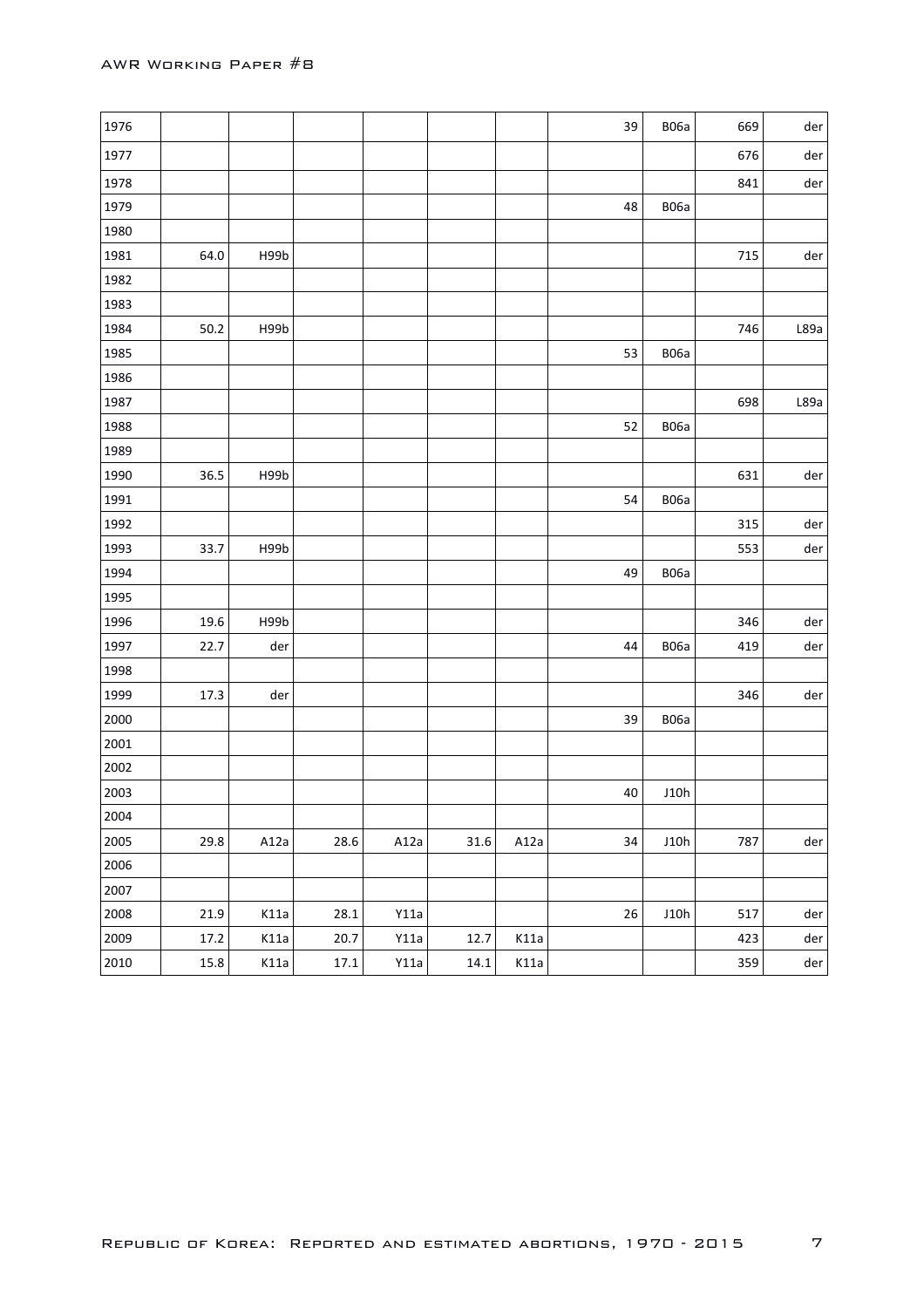| year | abortions,<br>interpolated estimates | source      | possible excess<br>female abortions | source | abortion % | source         |
|------|--------------------------------------|-------------|-------------------------------------|--------|------------|----------------|
| 1961 | 104,000                              | T79a        |                                     |        | 9.5        | der            |
| 1962 | 127,000                              | T79a        |                                     |        | 11.6       | der            |
| 1963 | 152,000                              | T79a        |                                     |        | 13.9       | der            |
| 1964 | 191,000                              | T79a        |                                     |        | 17.2       | der            |
| 1965 | 223,000                              | T79a        |                                     |        | 19.9       | der            |
| 1966 | 252,000                              | T79a        |                                     |        | 22.7       | der            |
| 1967 | 264,000                              | T79a        |                                     |        | 23.0       | der            |
| 1968 | 293,000                              | T79a        |                                     |        | 25.3       | der            |
| 1969 | 315,000                              | T79a        |                                     |        | 26.4       | der            |
| 1970 | 331,000                              | <b>H88c</b> |                                     |        | 24.7       | der            |
| 1971 | 351,000                              | est         |                                     |        | 25.5       | est            |
| 1972 | 370,000                              | est         |                                     |        | 28.0       | est            |
| 1973 | 390,000                              | <b>H88c</b> |                                     |        | 28.8       | der            |
| 1974 | 487,000                              | est         |                                     |        | 34.5       | est            |
| 1975 | 584,000                              | der         |                                     |        | 40.0       | der            |
| 1976 | 533,000                              | H79a        |                                     |        | 40.1       | der            |
| 1977 | 558,000                              | <b>H88c</b> |                                     |        | 40.3       | der            |
| 1978 | 631,000                              | <b>H88c</b> |                                     |        | 45.7       | der            |
| 1979 | 627,000                              | est         |                                     |        | 42.1       | est            |
| 1980 | 624,000                              | est         |                                     |        | 42.0       | est            |
| 1981 | 620,000                              | der         |                                     |        | 41.7       | der            |
| 1982 | 581,000                              | est         |                                     |        | 40.6       | est            |
| 1983 | 542,000                              | est         |                                     |        | 41.3       | est            |
| 1984 | 503,000                              | der         | 800                                 | der    | 42.7       | der            |
| 1985 | 480,000                              | est         | 4,200                               | der    | 42.3       | est            |
| 1986 | 458,000                              | est         | 10,300                              | der    | 41.9       | $\mathsf{est}$ |
| 1987 | 435,000                              | der         | 2,200                               | der    | 41.1       | der            |
| 1988 | 427,000                              | est         | 14,400                              | der    | 40.3       | est            |
| 1989 | 418,000                              | est         | 10,500                              | der    | 39.5       | est            |
| 1990 | 410,000                              | der         | 23,600                              | der    | 38.7       | der            |
| 1991 | 320,000                              | est         | <b>13,500</b>                       | der    | 31.1       | est            |
| 1992 | 230,000                              | H99a        | 17,700                              | der    | 23.9       | der            |
| 1993 | 396,000                              | der         | 22,500                              | der    | 35.6       | der            |
| 1994 | 344,000                              | est         | 22,400                              | der    | 32.3       | est            |
| 1995 | 291,000                              | est         | 16,100                              | der    | 28.9       | $\mathsf{est}$ |

### Table 5. Reported abortions and abortion estimates, estimated sex-selective abortions, and abortion percentages, Republic of Korea, 1961-2015.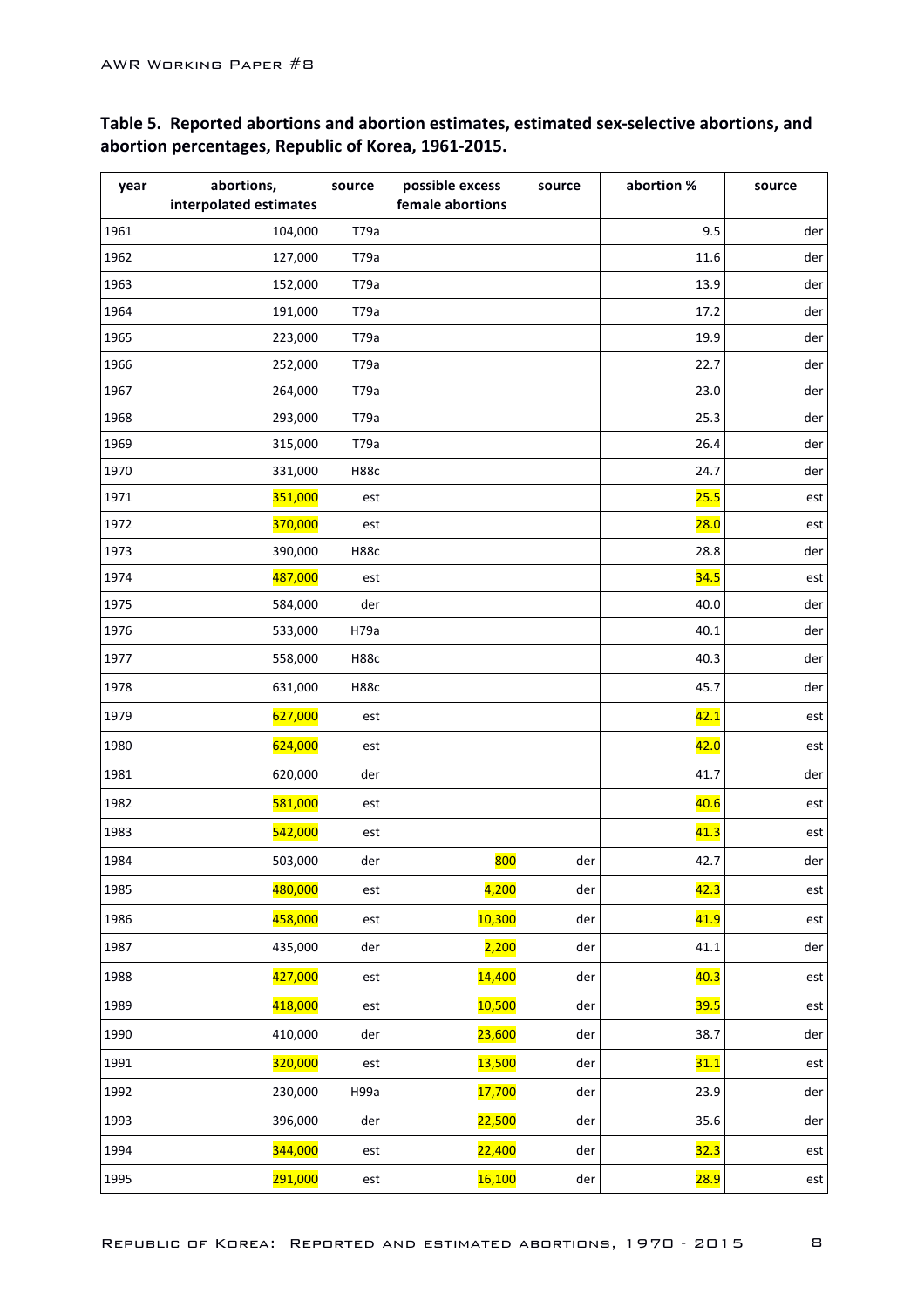| 1996 | 239,000 | der              | 10,600     | der | 25.7 | der |
|------|---------|------------------|------------|-----|------|-----|
| 1997 | 280,000 | ROK99a           | <b>900</b> | der | 29.5 | der |
| 1998 | 246,000 | est              | 6,200      | der | 27.9 | est |
| 1999 | 212,000 | S <sub>07a</sub> | 4,400      | der | 25.7 | der |
| 2000 | 234,000 | est              | 6,200      | der | 26.9 | est |
| 2001 | 255,000 | est              | 2,600      | der | 31.5 | est |
| 2002 | 277,000 | est              | 4,400      | der | 36.0 | est |
| 2003 | 299,000 | est              | 1,600      | der | 37.9 | est |
| 2004 | 320,000 | est              | 400        | der | 40.4 | est |
| 2005 | 342,000 | A12a             |            |     | 44.0 | der |
| 2006 | 308,000 | est              |            |     | 40.7 | est |
| 2007 | 275,000 | est              |            |     | 35.8 | est |
| 2008 | 241,000 | K11a             |            |     | 34.1 | der |
| 2009 | 188,000 | K11a             |            |     | 29.7 | der |
| 2010 | 169,000 | K11a             |            |     | 26.4 | der |
| 2011 | 150,000 | est              |            |     | 24.1 | est |
| 2012 | 135,000 | est              |            |     | 21.8 | est |
| 2013 | 125,000 | est              |            |     |      |     |
| 2014 | 110,000 | est              |            |     |      |     |
| 2015 | 100,000 | est              |            |     |      |     |

Totals for several statistics over the available data periods specified are:

- Live births, 1961-2010: 36,655,255
- International adoptions (ROK sending), 1961-2010: 161,814
- Abortions, 1961-2015: 18,367,000
- Sex-selective abortions (minimum estimate), 1984-2004: 195,500  $\bullet$

Figure 1 shows abortion and live birth numbers for 1961-2015.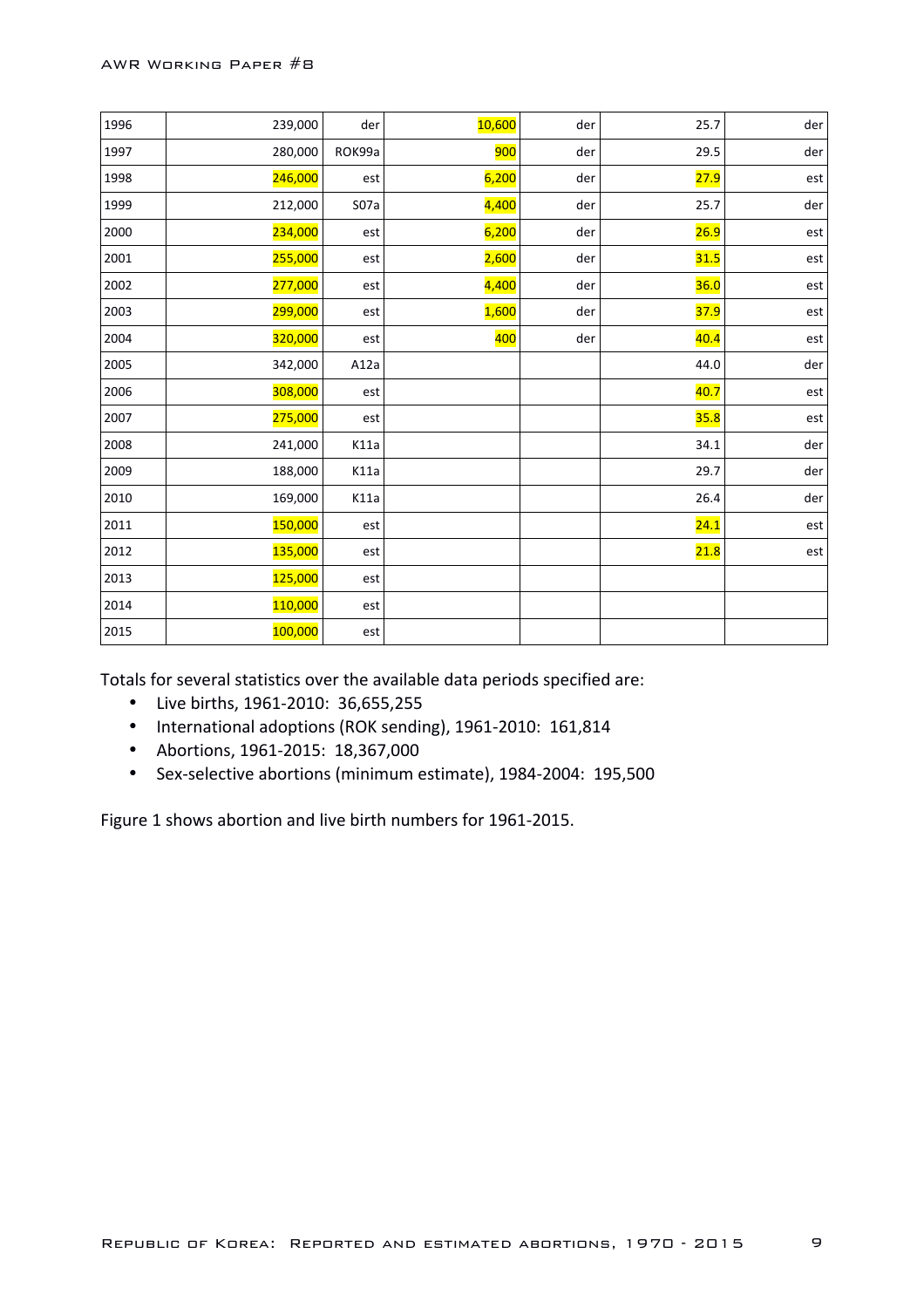

Figure 1. Republic of Korea live births and abortions, 1961-2015.

#### **References**

\_\_\_\_\_\_\_\_\_\_\_\_\_\_\_\_\_

- A12a: Ahn, H. S., H. J. Seol, J. E. Lim, S. H. Hong, S. Y. Lee, M. I. Park, S. D. Kim, and H. J. Kim, 2012, "Estimates of induced abortion in South Korea: Health facilities survey," Journal of *Obstet. Gynaecol. Research*, 38(1):324-328.
- B06a: Byun, Wha-soon, 2006, "The imbalance of sex ratio and reproductive rights in Korea," *IPSA*, on line [http://paperroom.ipsa.org/papers/paper\_5472.pdf].
- D82a: Donaldson, P. J., D. J. Nichols, and Ehn Hyun Choe, 1982, "Abortion and contraception in the Korean fertility transition," *Population Studies*, 36(2):227-235, on line [http://pdf.usaid.gov/pdf\_docs/PNAAL787.pdf].
- G09b: Guilmoto, Christophe Z., 2009, "The sex ratio transition in Asia," *Population and Development Review*, 35(3):519-549, on line [http://www.demographie.net/guilmoto/pdf/PDR%202009%2035%203%20Guilmoto.pdf].
- H06a: Hubinette, Tobias, 2006, "Korean adoption/adoptees statistics 1953-2004," *Tobias Hubinette*, on line [http://www.tobiashubinette.se/korean\_adoptions.pdf].
- H79a: Hong, Sung-bong, and Christopher Tietze, 1979, "Survey of abortion providers in Seoul, Korea," Studies in Family Planning, 10(5):161-163.
- H88c: Hong, Sung-bong, 1988, "South Korea," in *International Handbook on Abortion*, ed. by Paul Sachdev, Greenwood Press (New York, NY), pp. 302-316.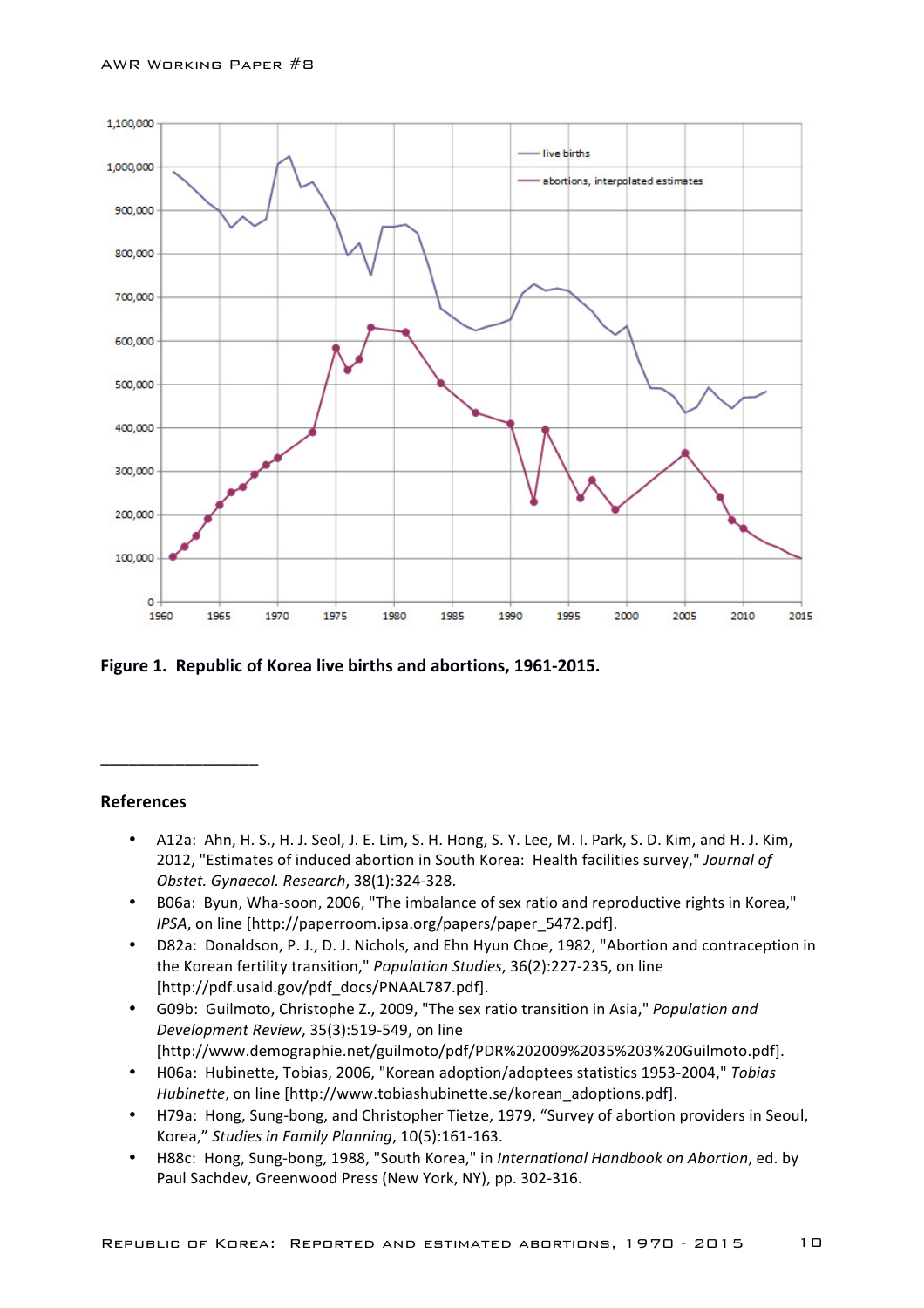- H99a: Henshaw, Stanley K., Susheela Singh, and Taylor Haas, 1999, "The incidence of abortion worldwide," *International Family Planning Perspectives*, 25:S30-S38, on line at *AGI* [http://www.guttmacher.org/pubs/journals/25s3099.html].
- H99b: Henshaw, Stanley K., Susheela Singh, and Taylor Haas, 1999, "Recent trends in abortion rates worldwide," *International Family Planning Perspectives*, 25(1):, on line at AGI [http://www.guttmacher.org/pubs/journals/2504499.html].
- J03\*a: Jeon, H. S., and H. G. Seo, 2003, "Abortion in Korea since 1945," *Korean Journal of Medical History*, 12:129-143
- J10h: Jaeseon, Joo, 2010, "Statistical Handbook 2010: Women in Korea," KWSI, on line [http://gsis.kwdi.re.kr.].
- K09a: Korean Women's Development Institute, 2009, "Reviewing issues on unwed mothers' welfare in Korea: Intercountry adoption, related statistics, and welfare policies in developed countries," on line, *TRACK* [http://justicespeaking.files.wordpress.com/2010/01/ 200905\_reviewing-issues-on-unwed-mothers-welfare-in-korea.pdf].
- K11a: Kim, Rahn, 23 Sept. 2011, "Number of abortions decreases since 2008," *Korea Times*, on line [http://lfcltdv.ktimes.co.kr/www/news/nation/2013/03/117\_95367.html].
- K12a: Kim, Bo-eun, 26 Aug. 2012, "Babies born to unmarried women to top 10,000," The Korea *Times*, on line [http://www.koreatimes.co.kr/www/news/nation/2012/ 08/117\_118280.html].
- K13a: Korean Women's Development Institute, 2013, "Gender statistics information system," *KWDI*, on line [http://gsis.kwdi.re.kr:8088/gsis/eg/dbwoTree.html].
- L11a: Lim, Jae Woo, 2011, "The changing trends in live birth statistics in Korea, 1970 to 2010," *Korean Journal Pediatrics*, 54(11):429-435, on line [http://kjp.or.kr/upload/2011541101-20111213190013.PDF].
- L89a: Lim, Jong-Kwon, Sang-Young Lee, and Hwa-Oak Bae, 1989, "Prevalence of induced abortion in Korea," on line [http://repository.kihasa.re.kr:8080/handle/201002/3586].
- ROK13a: Korean Statistical Information Service, 2013, "KOSIS Statistical Database," *KOSIS*, on line [http://kosis.kr/eng/search/search\_001000.jsp].
- ROK99a: Choi, Bongho, Seungwook Lee, and Youngsik Chang, 1999, "Current status of health related indicators in Korea," Korea National Statistical Office, on line [http://www.nso.go.kr/attach/journal/4-1-8.PDF].
- S06a: Selman, Peter, 2006, "Trends in intercountry adoption: Analysis of data from 20 receiving countries, 1998-2004," *Journal of Population Research*, on line at Intercountry Adoption Centre [http://www.icacentre.org.uk/documents/Trends\_of\_IAC.pdf].
- S07a: Sedgh, Gilda, Stanley K. Henshaw, Susheela Singh, Akinrinola Bankole, and Taylor Haas, Sept. 2007, "Legal abortion worldwide: incidence and recent trends," *International Family Planning Perspectives*, 33:106-116, on line at *AGI* [http://www.guttmacher.org/pubs/journals/3310607.html].
- S10b: Selman, Peter, 2010, "The rise and fall of intercountry adoption in the 21st century," International Social Work, 52(5):575-594, on line at *Intercountry Adoption Centre* [http://www.icacentre.org.uk/documents/Rise\_and\_Fall\_ICA.pdf].
- S12a: Selman, Peter, Feb. 2012, "Global trends in intercountry adoption: 2001-2010," *Adoption*  Advocate, 44, on line at *Adoption Council* [https://www.adoptioncouncil.org/images/ stories/documents/NCFA\_ADOPTION\_ADVOCATE\_NO44.pdf].
- T79a: Tietze, Christopher, ed., 1979, *Induced Abortion: A World Review 1979*, 3rd ed., Population Council (New York, NY).
- W10\*a: Wolman, Andrew, 2010, "Abortion in Korea: A human rights perspective on the current debate over enforcement of the laws prohibiting abortion," on line [http://law.hofstra.edu/pdf/academics/.../jibl\_vol9no1\_wolman\_abortion.pdf].
- Y11a: Yonhap, 23 Sept. 2011, "Abortion rate in S. Korea on decline: Health ministry," *Yonhap News Agency*, on line [http://english.yonhapnews.co.kr/techscience/2011/09/23/25/ 0601000000AEN20110923002500320F.HTML].